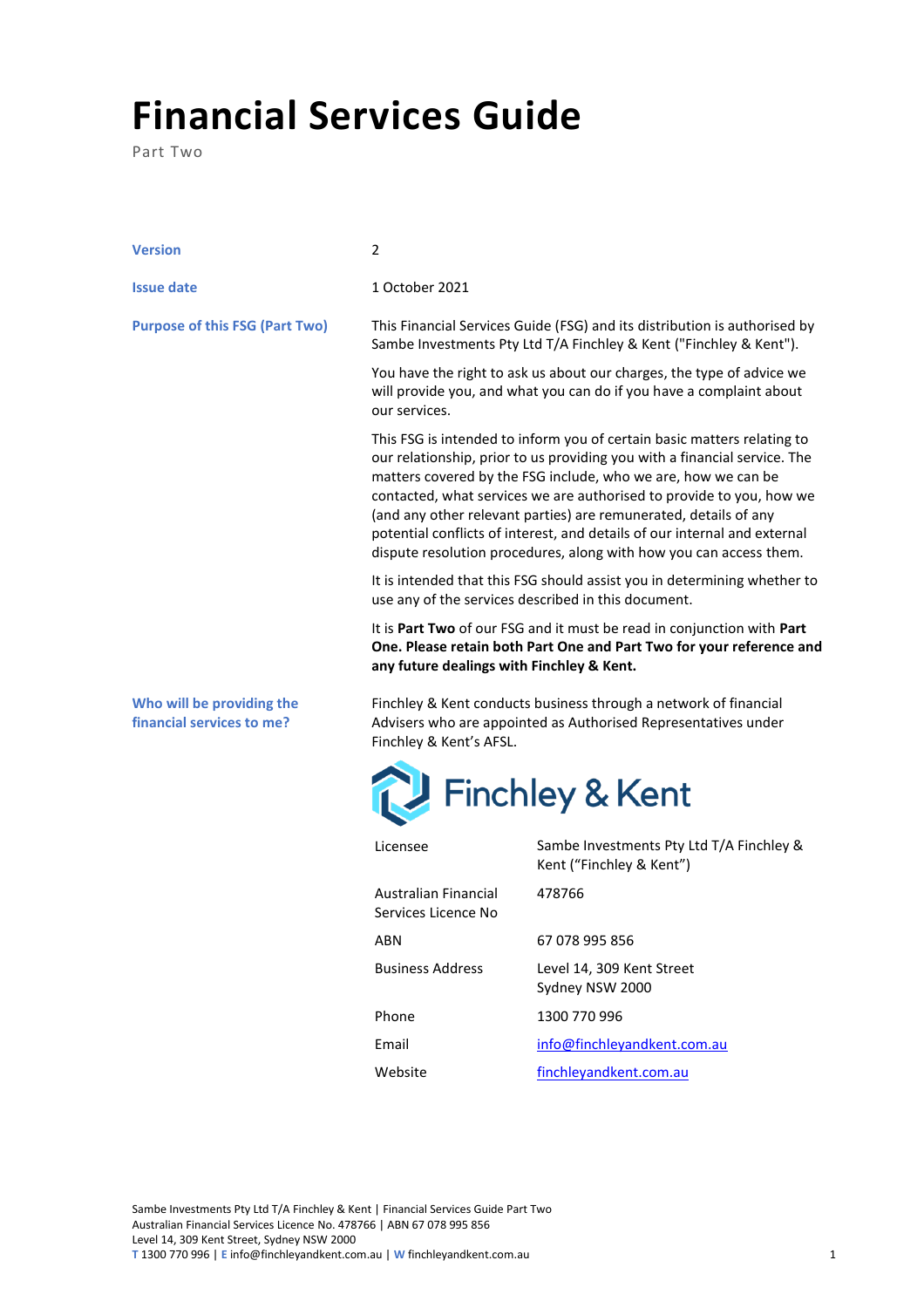Forde Financial Planning Pty Ltd ATF The Forde Family Trust ("Forde Financial Planning") is a Corporate Authorised Representative of Finchley & Kent and has been given permission to provide you with this FSG Part Two.



| Corporate Authorised<br>Representative    | Forde Financial Planning Pty Ltd ATF The<br>Forde Family Trust ("Forde Financial<br>Planning") |
|-------------------------------------------|------------------------------------------------------------------------------------------------|
| Corporate Authorised<br>Representative No | 422691                                                                                         |
| <b>ARN</b>                                | 78 392 214 720                                                                                 |
| ACN                                       | 117 176 833                                                                                    |
| <b>Business Address</b>                   | 3/72 Makland Drive<br>Derrimut VIC 3026                                                        |
| <b>Postal Address</b>                     | PO Box 496<br>Altona VIC 3018                                                                  |
| Phone                                     | 1300 852 588                                                                                   |
| Email                                     | lee@fordefinancialplanning.com.au                                                              |
| Website                                   | https://fordefinancialplanning.com.au/                                                         |

**Who is my Adviser?** Your adviser is Lee James Forde.

Lee is a Sub-Authorised Representative of Forde Financial Planning.

| Authorised<br>Representative No | 296344                                  |
|---------------------------------|-----------------------------------------|
| <b>Business Address</b>         | 3/72 Makland Drive<br>Derrimut VIC 3026 |
| <b>Postal Address</b>           | PO Box 496<br>Altona VIC 3018           |
| Phone                           | 03 9315 8426                            |
| Mobile                          | 0409 521 227                            |
| Fmail                           | lee@fordefinancialplanning.com.au       |

Lee is the founder of Forde Financial Planning in 2005 and is a financial planner with over 30 years experience in the Financial Services Industry. He is also a member of the Association of Independently Owned Financial Professionals. Lee is the senior adviser in the Altona Meadows and Derrimut offices. Lee provides financial advice in all areas of financial planning including pre-retirement and retirement planning, superannuation planning, investment advice, estate planning and personal insurance.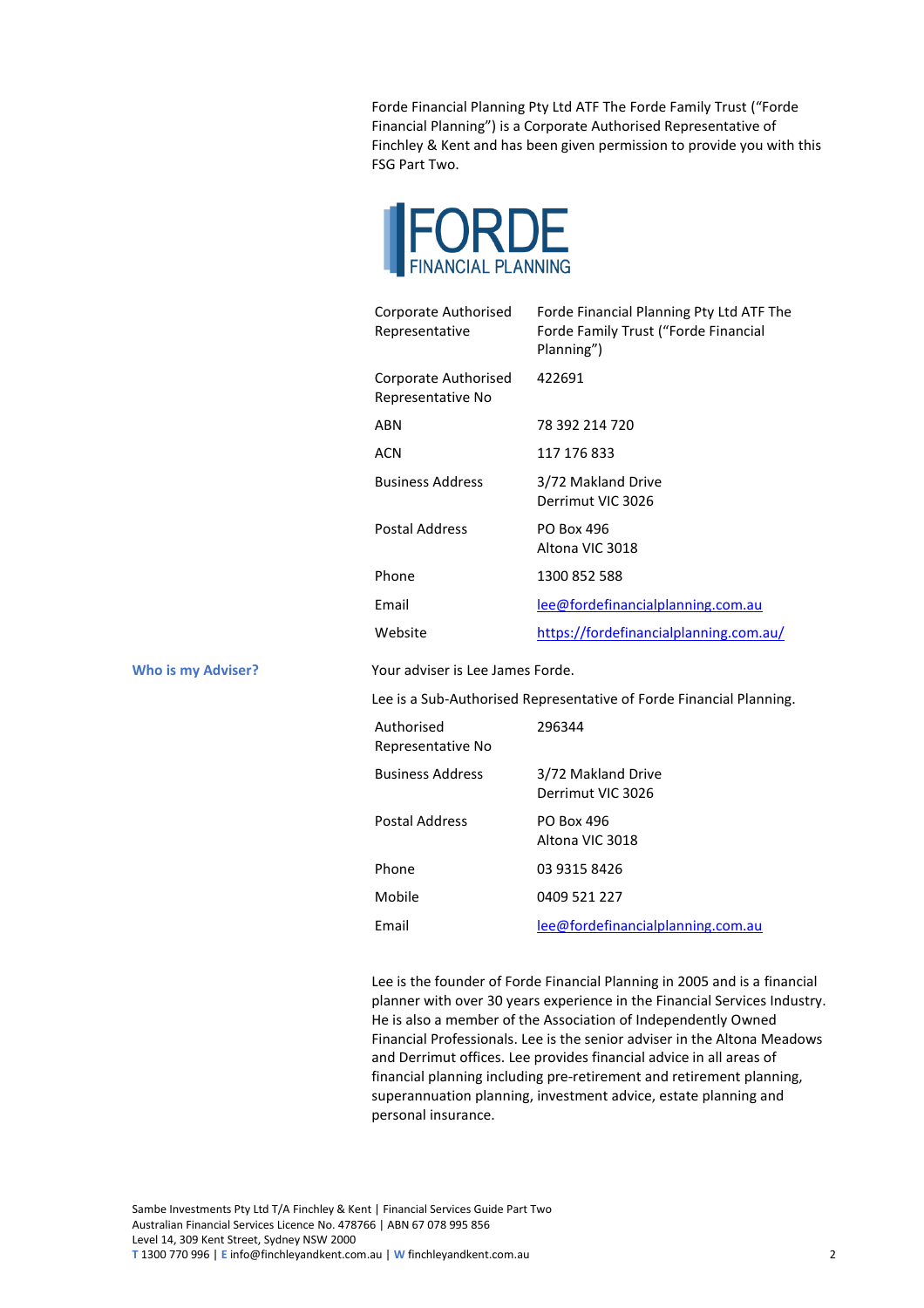**What kinds of financial services are you authorised to provide me and what kinds of products do those services relate to?**

Lee can offer you the following services:

- Wealth Accumulation Strategies
- Managed Investments
- Socially Responsible Investments
- Standard Margin Lending and Gearing
- Debt Management
- Guidance on Budgeting
- Salary Packaging
- Personal Risk Insurance
- **Superannuation**
- Self-Managed Superannuation Funds
- Pre-Retirement Strategies
- Transition to Retirement Strategies
- Centrelink and Veteran Affairs Planning
- Aged Care Strategies
- Downsizing and Retirement Villages
- Estate Planning Strategies
- Lifetime Annuities and Pensions
- Term Annuities

Lee is licensed to provide advice on, and deal in, the following financial products:

- Deposit and Payment Products (including Non-basic Deposit Products)
- Government Debentures, Stocks or Bonds
- Life Products (including Investment Life Insurance Products and Life Risk Insurance Products)
- Managed Investment Schemes (including IDPS)
- Retirement Savings Account Products
- **Securities**
- Superannuation (including Self-Managed Superannuation Funds)
- Margin Lending Facility (including Standard Margin Lending Facility)

Lee is only authorised to give class of product advice in relation to Securities.

Lee is unable to offer you advice or services regarding the financial products or services listed below under Finchley & Kent Australian Financial Services licence. We may have referral arrangements in place for a service or financial product listed below. Please inform us if you wish to receive advice in these areas and we will be happy to refer you to a suitably qualified adviser. It is important for you to understand that we do not endorse, recommend or accept responsibility for the services, strategies and/or products provided by external referral service providers.

- Mortgage Broking and Finance
- General Insurance
- **Derivatives**
- Real Estate
- Taxation and Accounting
- Legal Document Drafting
- Business Coaching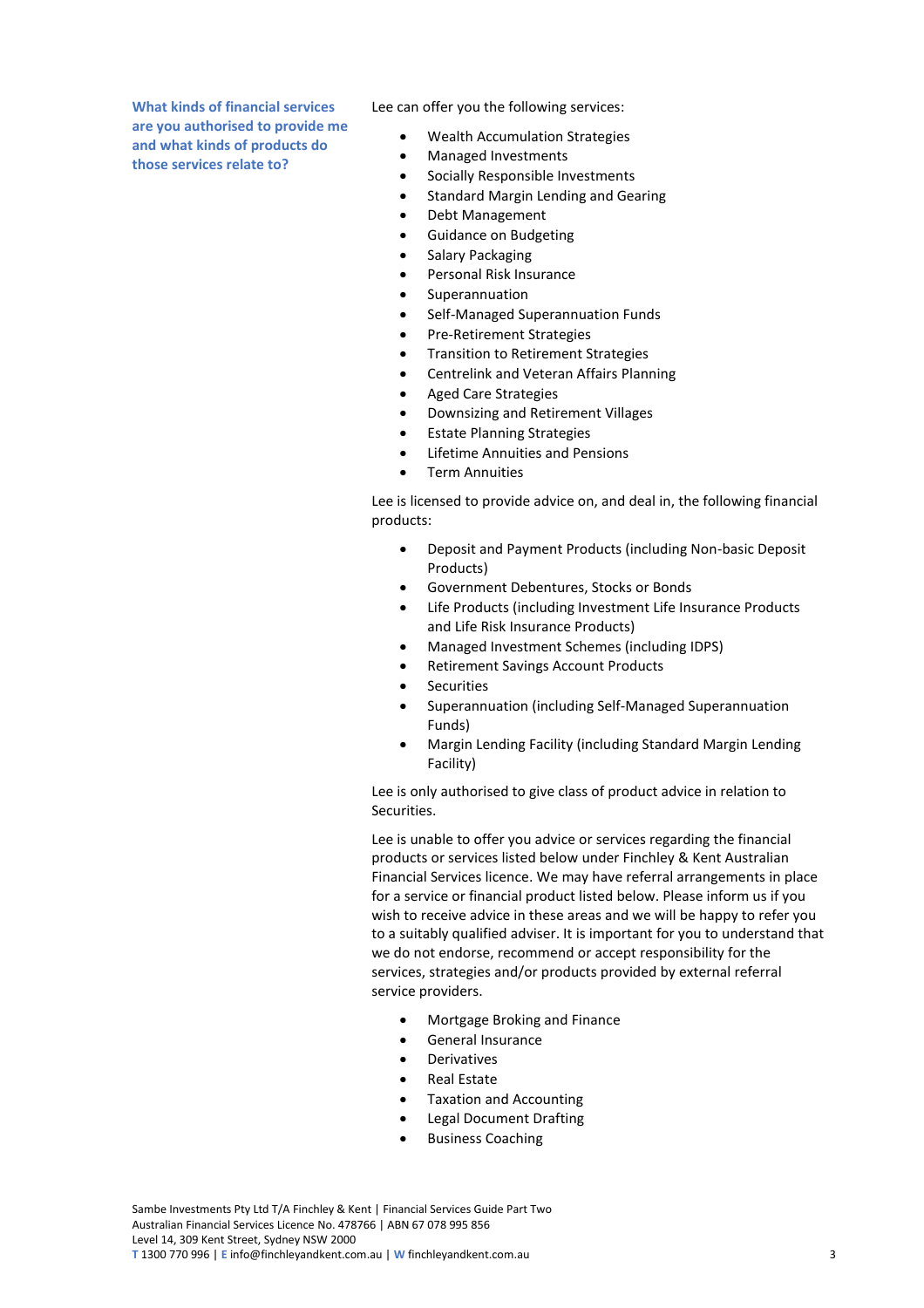| <b>Conflict of Interest - Do we have</b><br>any association or relationship | As your Adviser, Lee does not have any relationships nor receive any<br>conflicted remuneration that may influence the advice provided to you.                                                                                                                                                         |  |
|-----------------------------------------------------------------------------|--------------------------------------------------------------------------------------------------------------------------------------------------------------------------------------------------------------------------------------------------------------------------------------------------------|--|
| with a Financial Product Provider?                                          | Please note that Property Investment, Tax Accounting, Mortgages &<br>Finance are not considered to be financial products and are not<br>covered under Sambe Investments Pty Ltd T/A Finchley & Kent's<br><b>Australian Financial Services Licence.</b>                                                 |  |
| <b>Remuneration</b>                                                         | Finchley & Kent will charge you a fee and/or receive commissions from<br>the issuers of the products approved by Finchley & Kent and that we<br>recommend, and you accept.                                                                                                                             |  |
|                                                                             | Forde Financial Planning is paid fees and commissions by Finchley &<br>Kent. Forde Financial Planning will then pass on these fees and<br>commissions to Lee Forde.                                                                                                                                    |  |
| Fees for services paid by you                                               | <b>Initial Consultation:</b><br>No charge. Our initial consultation with you is an obligation-free<br>service.                                                                                                                                                                                         |  |
|                                                                             | <b>Preparation of a Statement of Advice:</b><br>between \$2,200 - \$11,000 (including GST).                                                                                                                                                                                                            |  |
|                                                                             | <b>Implementation Service:</b><br>between \$2,200 - \$11,000 (including GST).                                                                                                                                                                                                                          |  |
|                                                                             | <b>Ongoing Service:</b><br>Premium package: between \$1,650 - \$11,000 pa (including GST)<br>Centrelink/Foundation package: up to \$2,200 pa (including GST)                                                                                                                                           |  |
|                                                                             | <b>Other Costs:</b>                                                                                                                                                                                                                                                                                    |  |
|                                                                             | For factual information or general advice or additional services<br>provided outside those mentioned above will attract a minimum fee of<br>\$220 (including GST) per hour. Additional charges after the first hour<br>will be at a rate of \$220 (including GST) or part thereof.                     |  |
|                                                                             | All fee for services will be agreed upon prior to providing advice or<br>implementing any services.                                                                                                                                                                                                    |  |
| <b>Commission</b>                                                           | <b>Insurance products</b>                                                                                                                                                                                                                                                                              |  |
|                                                                             | The commission is factored into the annual premium and may range as<br>follows:                                                                                                                                                                                                                        |  |
|                                                                             | From 0% to 66% (including GST) of the initial premium.<br>٠<br>From 0% to 22% per annum (including GST) of the renewal<br>٠<br>premium.                                                                                                                                                                |  |
| <b>Other remuneration information</b>                                       | <b>Referral payments</b>                                                                                                                                                                                                                                                                               |  |
|                                                                             | Finchley & Kent may receive a referral fee for each client that utilises<br>services of any referral partner.                                                                                                                                                                                          |  |
|                                                                             | Each provider's remuneration structure is different and is determined<br>on a case by case basis. Before you enter into an arrangement with any<br>of the above providers, we will provide you with a remuneration<br>referral disclosure document outlining any financial benefits we may<br>receive. |  |
|                                                                             | The exact amounts of any fees, commissions, or other incentives<br>received by your adviser and Finchley & Kent will be included in any<br>Statement of Advice that we will provide to you or disclosed orally or<br>in writing at the time we provide any further advice.                             |  |